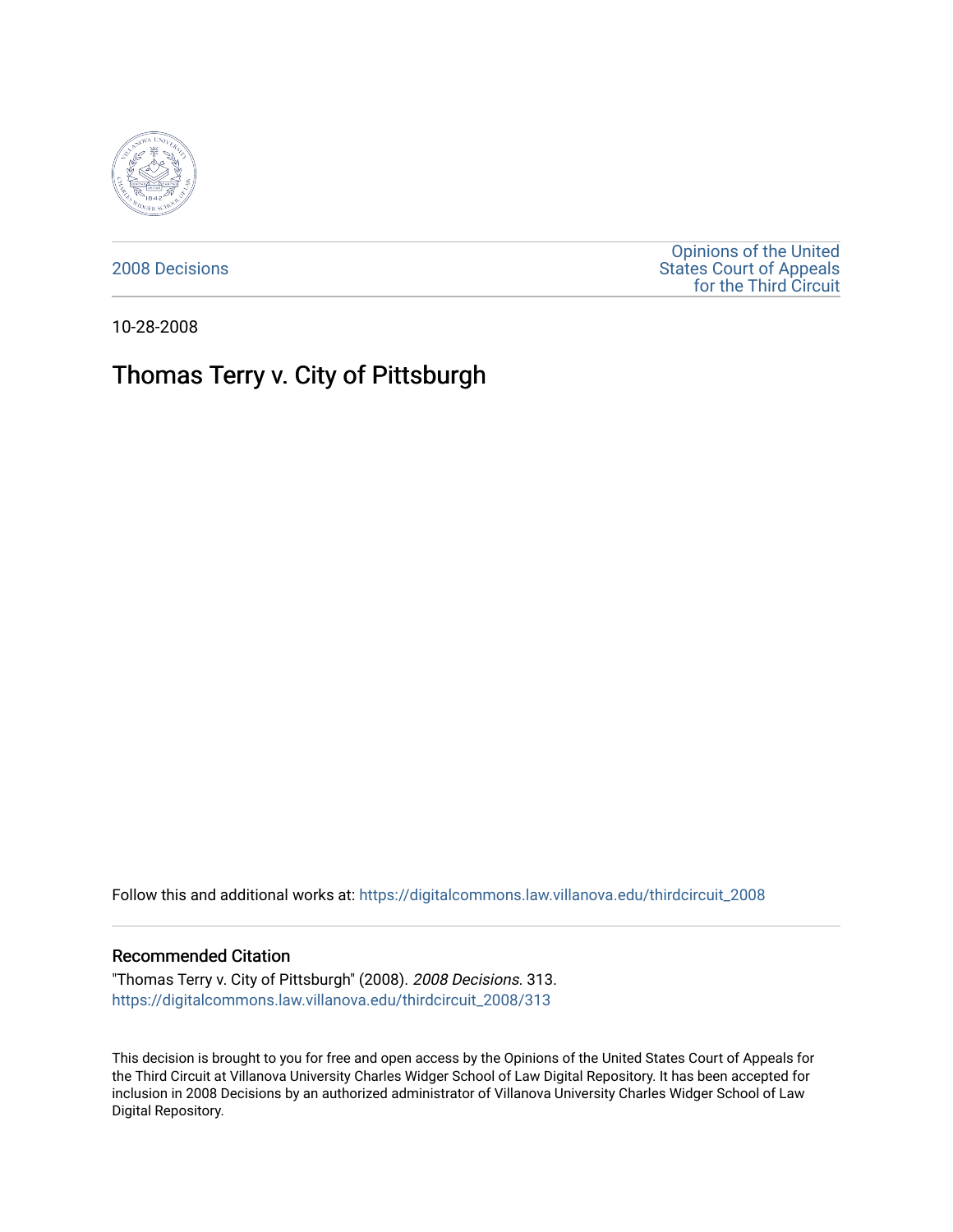### **NOT PRECEDENTIAL**

## UNITED STATES COURT OF APPEALS FOR THE THIRD CIRCUIT

\_\_\_\_\_\_\_\_\_\_\_

No. 08-2374

THOMAS TERRY, Appellant

v.

CITY OF PITTSBURGH; ROBERT E. COLEVILLE; KIM BERKELEY CLARK; STEPHEN ZAPPALA, Jr.; RONALD WADDY; JAMES MCGREGOR; JAMES HEYL; MARGARET GOLD; HELEN LYNCH; RACHELLE TERRY; LAURA BETH FLECK, in their individual and personal capacities; LESTER G. NAUHAUS; SHELLEY STARK; CANDACE CAIN; FRANCIS CAIAZZA; DONETTA W. AMBROSE

\_\_\_\_\_\_\_\_\_\_\_\_\_\_\_\_\_\_\_\_\_\_\_\_\_\_\_\_\_\_\_\_\_\_\_\_

On Appeal from the United States District Court for the Western District of Pennsylvania (D.C. Civil No.2-08-cv-00192) District Judge: Honorable Terrence F. McVerry

\_\_\_\_\_\_\_\_\_\_\_\_\_\_\_\_\_\_\_\_\_\_\_\_\_\_\_\_\_\_\_\_\_\_\_\_

Submitted for Possible Dismissal Pursuant to 28 U.S.C. § 1915(e)(2)(B) or Summary Action Pursuant to Third Circuit L.A.R. 27.4 and I.O.P. 10.6 October 17, 2008 Before: BARRY, AMBRO and SMITH, Circuit Judges

> (Opinion filed October 28, 2008) \_\_\_\_\_\_\_\_\_

## OPINION \_\_\_\_\_\_\_\_\_

PER CURIAM

This is an appeal from the District Court's dismissal of Thomas L. Terry's civil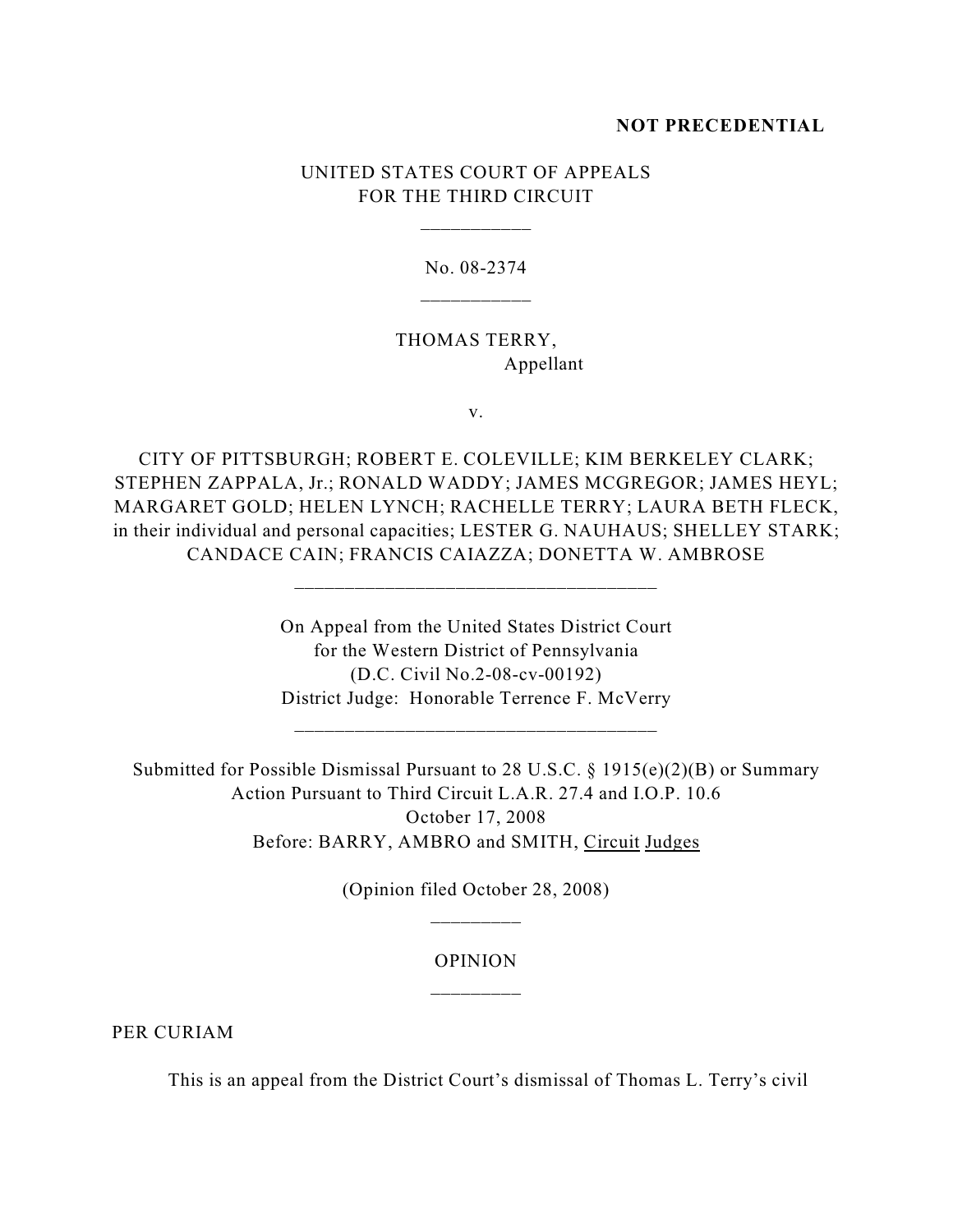rights complaint. For the following reasons, we will dismiss this appeal. See 28 U.S.C.  $§ 1915(e)(2)(B)(i).$ 

Terry is a prisoner currently incarcerated at the State Correctional Institution at Mercer, Pennsylvania. In February 2008 he filed a civil rights complaint pursuant to the Civil Rights Act of 1871, 42 U.S.C. §§ 1983, 1985, 1986 and 1988, against police officers, district attorneys, public defenders, a judge and witnesses involved in his criminal conviction in the Court of Common Pleas of Allegheny County in July 1993. In his complaint, Terry also named two federal judges who adjudicated his habeas corpus petition arising out of his 1993 conviction. Terry alleged, inter alia, that defendants falsified evidence and testimony in order to obtain his conviction for aggravated assault, burglary, and spousal sexual assault. The District Court, adopting the Report and Recommendation of the Magistrate Judge, dismissed the complaint for failure to state a claim upon which relief can be granted. See 28 U.S.C.  $\S$  1915(e)(2)(B)(i).

For substantially the reasons given by the District Court, we agree that Terry has failed to state a claim upon which relief may be granted. The Supreme Court has held that, if judgment in favor of a plaintiff in a civil suit under 42 U.S.C. § 1983 would necessarily imply the invalidity of a prior criminal conviction, the complaint must be dismissed unless the plaintiff can demonstrate that the conviction or sentence has already been invalidated. See Heck v. Humphrey, 512 U.S. 477, 484-87 (1994). Thus, before Terry may bring a complaint alleging that he was convicted based on falsified evidence